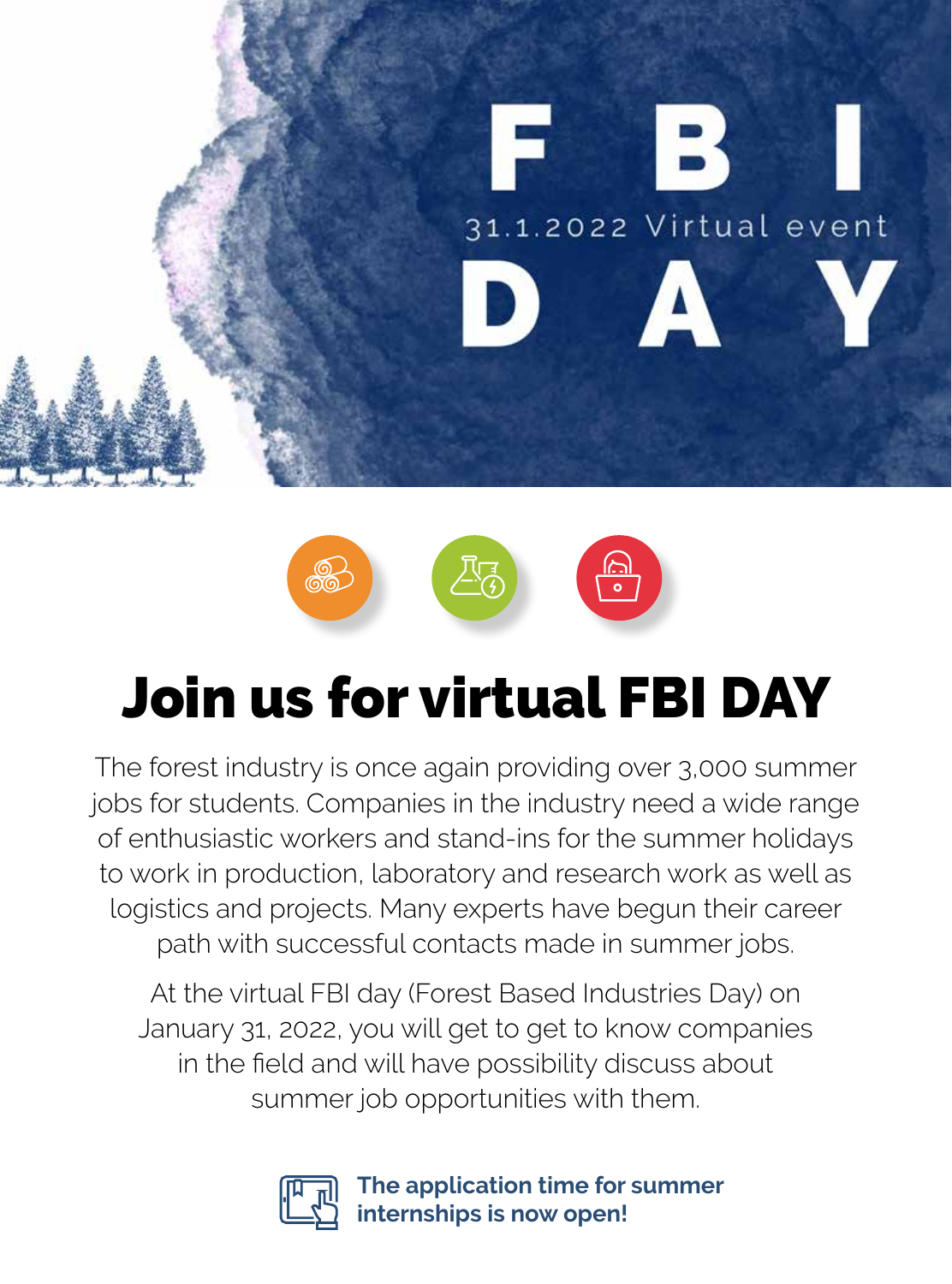

## **Valmet**

'almet's internships in production, logistics, design, project operations, economy, IT and automation sectors offer

a great opportunity to get to know working life in about 300 different summer jobs all around Finland.

Based on previous experiences, summer employees are brisk, open to new methods of working, hard working and interested in learning more about Valmet's products and practices.

#### **[www.valmet.com | summer-jobs](https://www.valmet.com/fi/campaign/kesatyot-etusivu/summer-jobs/)**

## **Kemira**

Kemira has dozens of summer jobs in<br>production plants in Oulu, Joutseno,<br>portro in Ecpoc production plants in Oulu, Joutseno, Äetsä, Pori and Harjavalta, as well as in the R&D centre in Espoo.

We have good experiences with young employees: they bring a new enthusiastic attitude with them and many summer employees have been permanently employed by Kemira after their studies.

#### **[www.kemira.com | tyopaikat](http://www.kemira.com/fi/konserni/tyopaikat/)**

**"The forest industry employs more than 40,000 people in Finland and almost 100,000 people throughout the production chain."**

# **Sappi**

Most of Sappi Kirkniemi's approximately 90 summer job<br>
and energy production. In addition, there are positions<br>
in the maintenance and laborator week and cample consise positions are in production; mass and papermaking in the maintenance and laboratory work and sample service. Office tasks are mainly related to production and transport planning. Most of our summer jobs is shift work, where you can earn quite comfortable summer earnings. Every summer, a few people are also hired in manager positions where they also gain managerial experience. We offer good and comprehensive orientation to all our summer jobs.

A career path in Kirkniemi can lead to important positions. An example of this is a plant manager, whose career in forest industries began with summer work in the Kirkniemi plant.

#### **[www.sappi.com/fi/careers](https://www.sappi.com/fi/careers)**

## **Rejlers**

t Rejlers, you'll find interesting tasks, opportunities to develop your skills, and nice colleagues! We operate in more than 20 different locations, including Vantaa, Kemi, Turku and Joensuu.

Industry, building services, railways, telecommunications or energy and power grid design – our business covers all of these services.

During the internship, you always get to participate in actual customer projects and receive orientation for the work in your field.

**[career.rejlers.fi](https://career.rejlers.fi/)**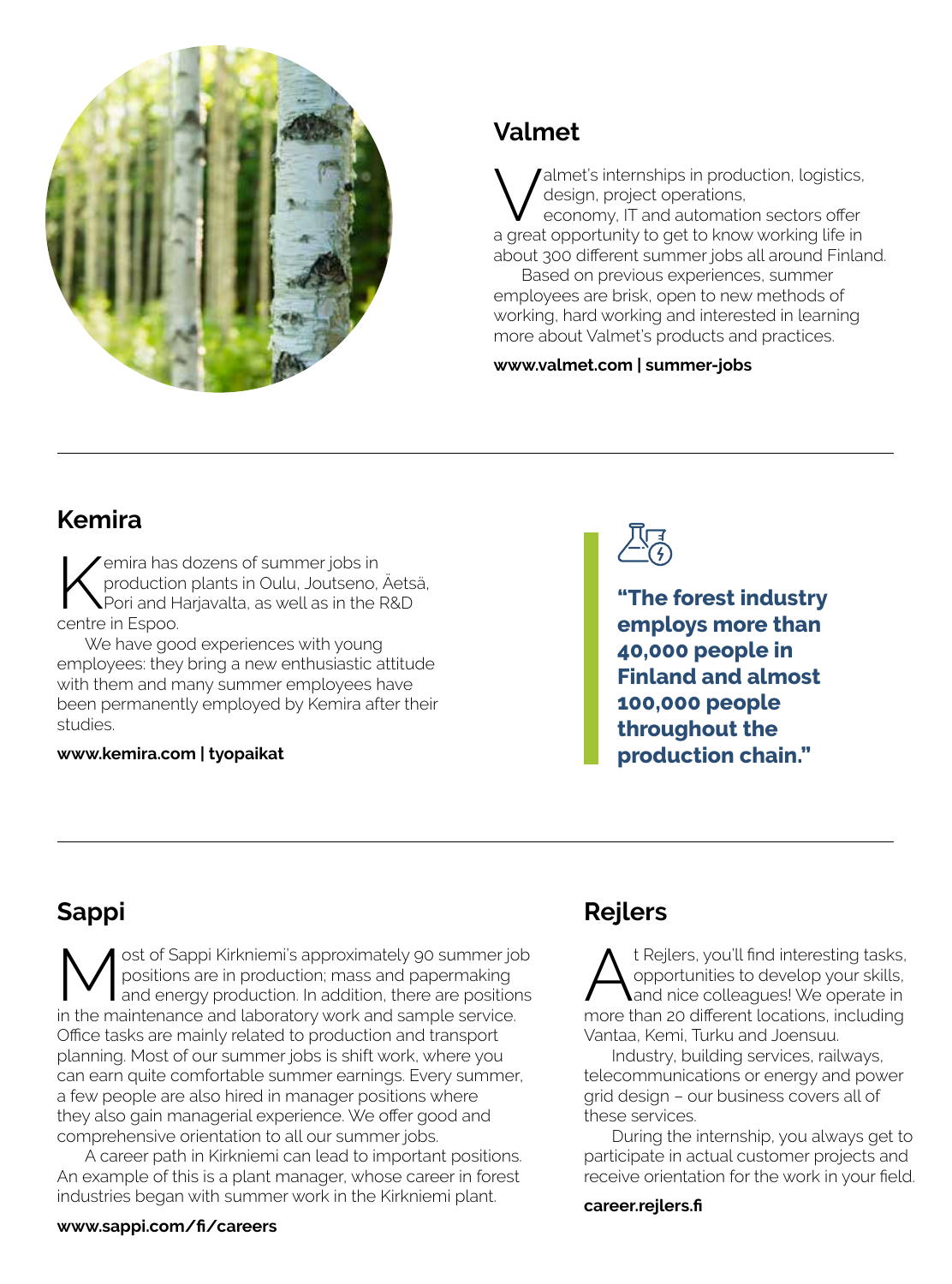## **VTT**

TT's internships in Espoo are sought-after. This summer we are hiring 2–4 people for research projects to perform information search, laboratory work and piloting during the summer holidays.

The motivation of VTT is to change the world, and a summer job also provides an excellent possibility to do that.

#### **[www.vttresearch.com | summer changemakers](https://www.vttresearch.com/en/summer-changemakers)**





**"The industry also offers a lot of international career opportunities."**

### **Suzano**

Suzano, the world's leading producer of<br>
Sucalyptus pulp and one of Latin America's<br>
Sucal producers, exports to more than eucalyptus pulp and one of Latin America's 80 countries and, through its products, plays a part in the lives of over two billion people. Suzano has more than 35,000 direct and indirect employees and for over 90 years has invested in innovative solutions based on eucalyptus cultivation that enable it to substitute the use of fossil-based materials with renewable bio-based materials.

#### **[Suzano | summer-jobs](https://jobs.kenoby.com/suzanointernational)**

## **Stora Enso**

Stora Enso's summer jobs are very diverse.<br>Storkers are sought for about 50 different<br>positions, including process and maintena Workers are sought for about 50 different positions, including process and maintenance workers, forest experts, laboratory workers and IT and communications professionals. In summer 2022, more than 800 summer workers will be recruited.

The summer workers get to dive in hands-on work. Many return over and over again, and it is not uncommon for summer jobs during studies to lead to permanent jobs after graduation.

#### **[www.storaenso.com | summer-jobs](https://www.storaenso.com/en/careers/summer-jobs)**

## **AFRY**

27 AFRY Future Stars positions open for<br>
The one-year AFRY Future Stars<br>
The one-year AFRY Future Stars applications until the 31st of January! The one-year AFRY Future Stars programme begins in May and we warmly welcome you to apply. At AFRY, you are not given just boring routine tasks – the Stars are solving real client problems, supported by our experienced experts. This programme is a great way to recognize your own strengths and get familiar with consulting environment in four divisions of Finland: Process Industries, Management Consulting, Energy and Infrastructure.

## **Metsä Group**

etsä Group offers hundreds of summer jobs all around Finland. Most summer jobs are focused on production, maintenance and forestry services.

Office work is also available in the fields of financial management, procurement, research and development, sales, marketing, customer service and IT.

In the forest sector, you can work for a sustainable future and promote the globalisation of fossil-free materials. There are many interesting and versatile work assignments in which you can also continuously develop your skills.

#### **[www.metsagroup.com/summerjobs](http://www.metsagroup.com/summerjobs)**

#### **[www.afry.com | future stars programme](https://afry.com/fi-fi/afry-future-stars-programme-in-finland)**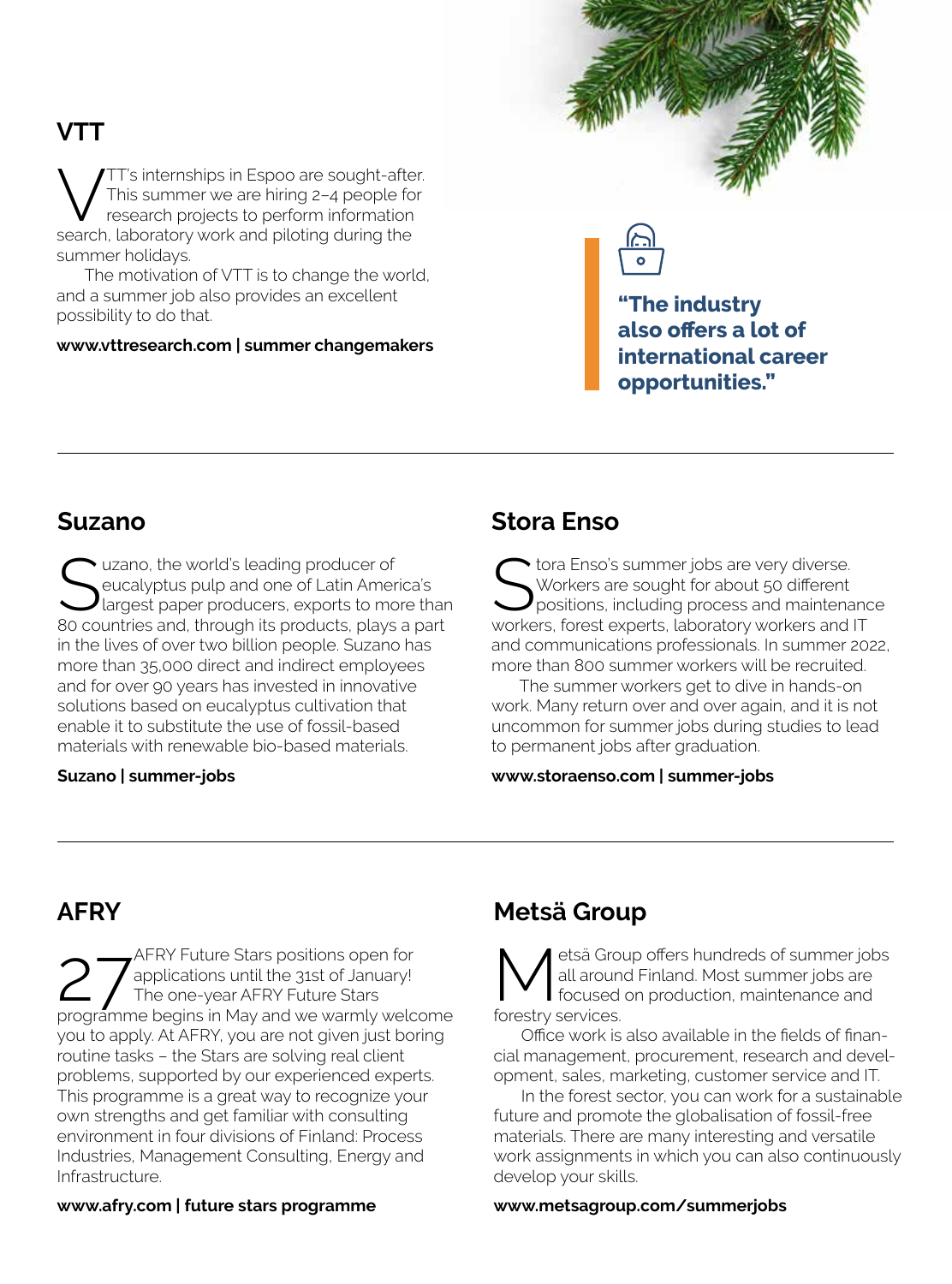## **Andritz**

ndritz Oy recruits annually tens of summer trainees to different functions and locations in Finland. Summer jobs vary from R&D, engineering, technical sales, project operations and service to quality, purchasing, finance and accounting and IT.

We are interested in students specializing in mechanical engineering, energy technology, chemical engineering, process engineering, biotechnology, material science, automation and electrical engineering. Some job opportunities are also available for economics/business and information technology students.

#### **[www.andritz.com | summer-jobs](https://www.andritz.com/pulp-and-paper-en/locations/andritz-oy/andritz-finland-employer-branding/andritz-finland-summer-jobs)**

## **BillerudKorsnäs**

**Process, laboratory, warehouse and<br>forklift work, production and logistive planning, environment and quality,<br>mochanical maintenance, automation** forklift work, production and logistics planning,environment and quality, mechanical maintenance, automation maintenance, HR and communications are areas where BillerudKorsnäs needs interns for the summer.

According to the experiences of previous years, summer workers have been eager to work and willing to learn new things, and in return, we have gained good concrete ideas. Some have also remained permanent employees.

#### **[www.billerudkorsnas.com | summer-jobs](http://www.billerudkorsnas.com/career/work-with-us/summer-jobs/summer-jobs)**

## **Nalco Water**

Nalco Water provides the unique opportunity<br>to work with a broad suite of technologies to<br>deliver automated monitoring systems, data to work with a broad suite of technologies to deliver automated monitoring systems, data analysis and deep technical expertise to increase efficiency, sustainability and performance for our customers.

You will learn how Nalco Water identifies and proposes solutions that preserve energy and water, minimize environmental releases and improve productivity.

#### **[Join NalcoWater 2022](https://jobs.ecolab.com/campaign/join-nalco-water-an-ecolab-company-today/)**

## **UPM**

This summer, UPM will offer approximately<br>750 summer jobs and internships for youn<br>professionals - both for those at the begin<br>of their studies as well as for more responsible 750 summer jobs and internships for young professionals – both for those at the beginning of their studies as well as for more responsible positions. We have different production tasks in sawmills, plywood mills, biorefineries and paper and pulp mills. Many have begun their careers with summer internships and continued into more and more diverse permanent positions.

#### **[www.upm.com/kesatyot](https://www.upm.com/kesatyot/)**



**More information on summer jobs in the sector is available on the websites of companies and on the job advertisement pages of educational institutions and recruitment companies.**

## **Vision Hunters**

Vision Hunters supports companies in the forest<br>
and bioproduct industries in strategic deci-<br>
sion-making and operational optimisation. We<br>
follow at close range where the companies in the and bioproduct industries in strategic decifollow at close range where the companies in the sector are headed and are involved in developing ideas and future guidelines. The work is fast-paced and highly instructive, involving information searching, reporting of results and close cooperation with customers.

This summer we offer a position for one summer employee. In addition, we are looking for a newly graduated analyst for a permanent employment. Typically, summer trainees also have the opportunity to continue working part-time in addition to their studies and then as a full-time employee after graduation.

**[www.visionhunters.com](http://www.visionhunters.com)**